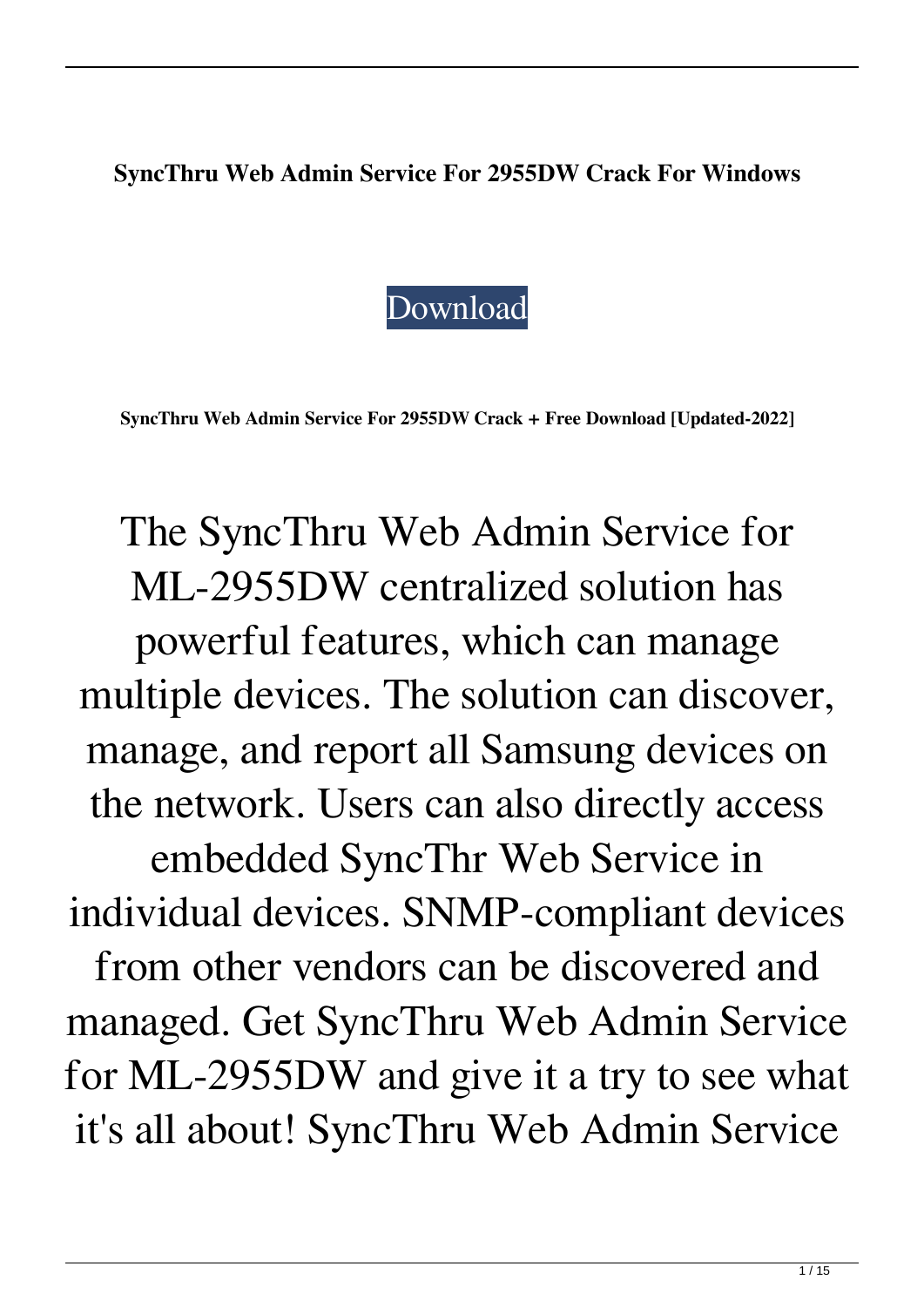for 2955DW ML-2955DW is a IP-based, high-performance multi-channel direct to home network video system. The system consists of a TV receiver, a home network, and AV components (DVD players, VCRs, etc.). A TV receiver is connected to the home network via a network cable and through the use of the TV receiver's power control. The TV receiver controls the power on and off for the components of the home network, and the power on and off for individual components. ML-2955DW Home Network Communication, Installation and Operation A user opens a home network and selects a home network password. The user can also select an authentication method. When the user selects the appropriate authentication method, a passkey is displayed on the TV receiver. The user inputs this passkey into the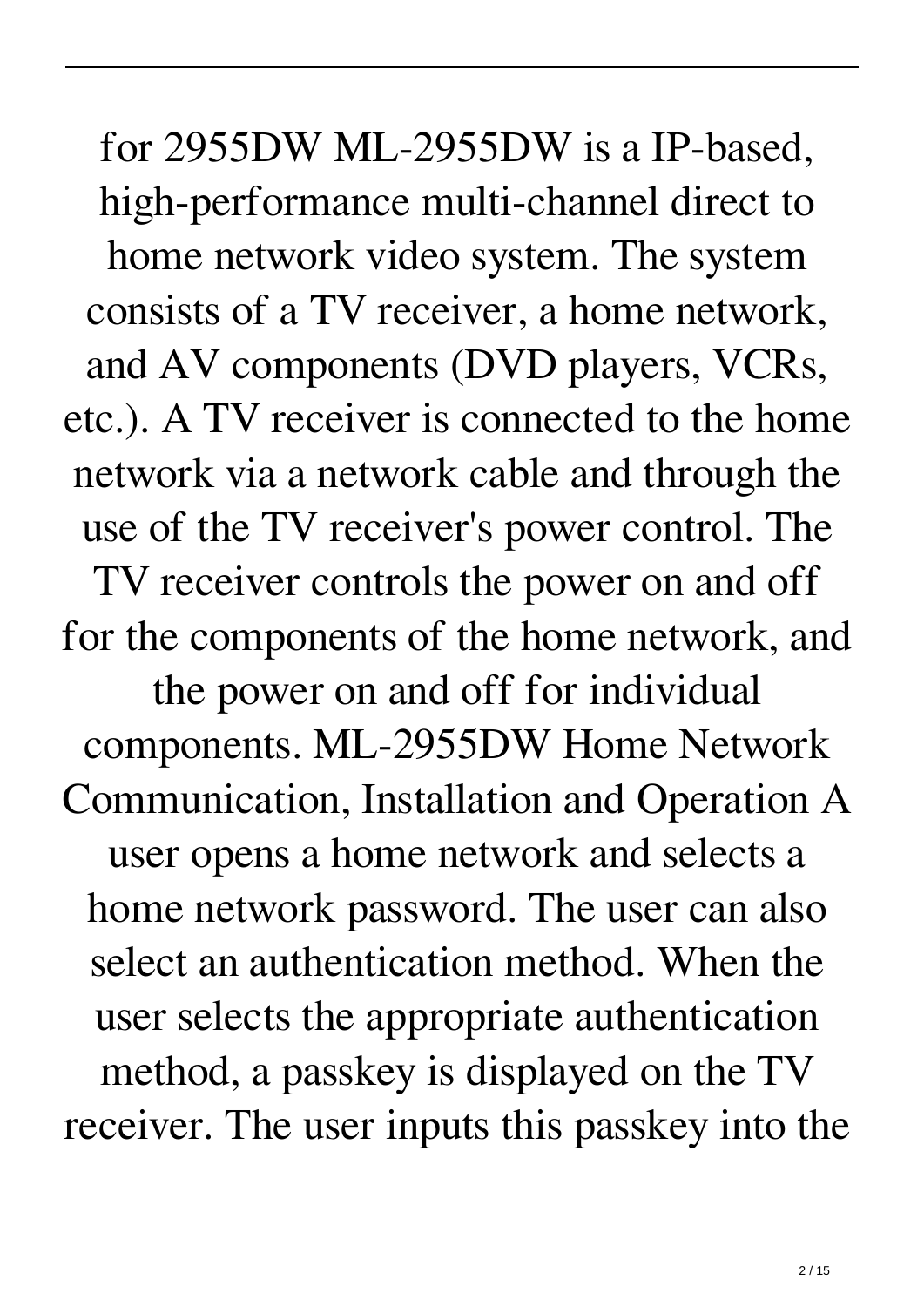TV receiver. A home network is formed by connecting the TV receiver to all the devices of the home network via the network cable. The user inputs the selected home network password to the TV receiver. To make the TV receiver access the home network from outside the home, the user inputs the home network password to the TV receiver and then turns on the home network switch. The user turns on the TV receiver. ML-2955DW Home Network Communication, Installation and Operation When a user wants to access the home network from outside the home, the user opens the home network on the TV receiver, selects the home network password, inputs the home network password into the TV receiver, turns on the home network switch, and turns on the TV receiver. A home network is established between the TV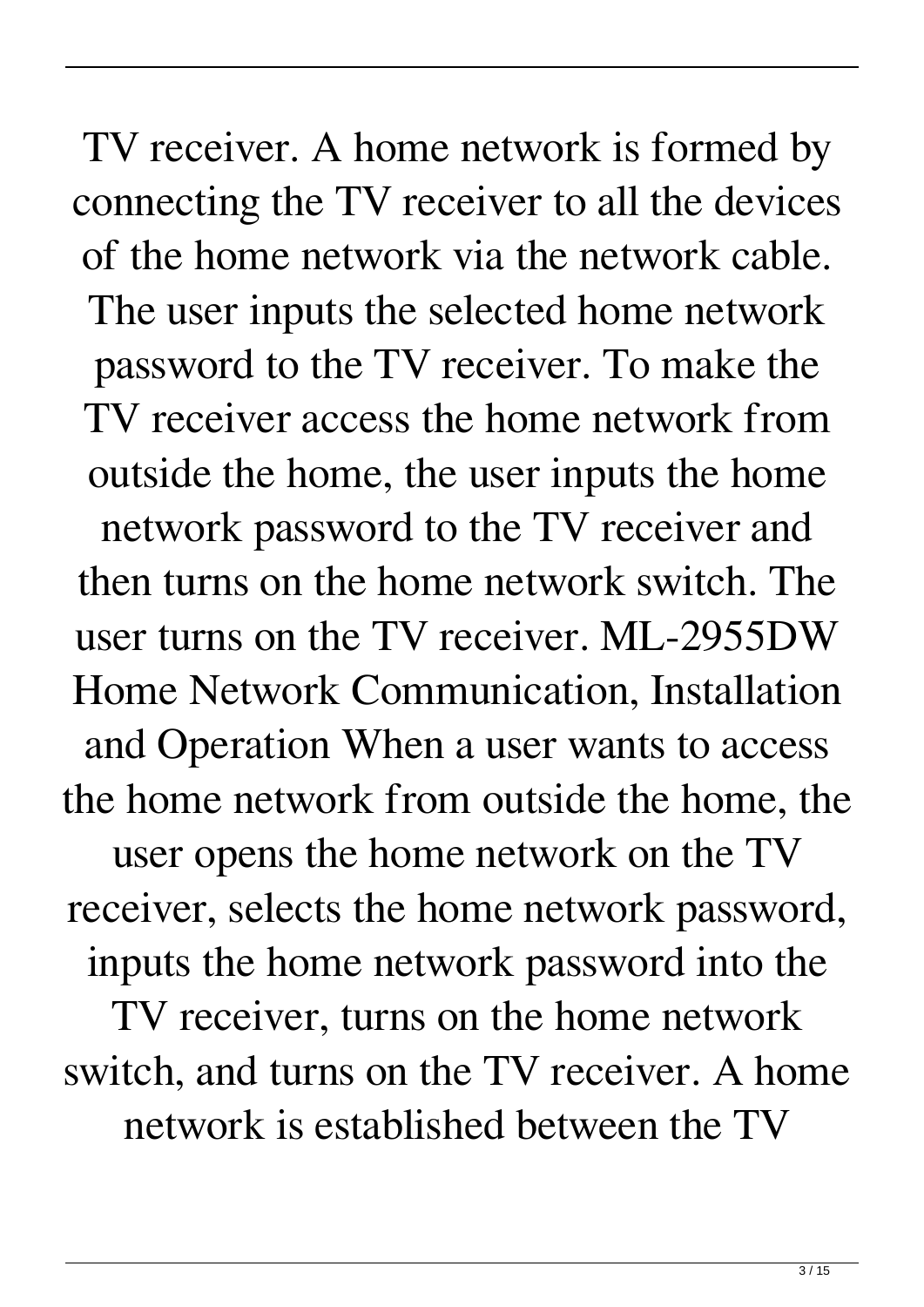receiver and all the devices of the home network. The user inputs the home network password to the TV receiver. To access the home network from outside the home, the user inputs the home network password into the TV receiver. Once the TV receiver accesses the home network, the user can use the TV receiver to control all the home network devices on

**SyncThru Web Admin Service For 2955DW Crack+ License Key**

The service consists of the following features: • Discovery: Find and manage Samsung devices • Management: Find and set of users with specific access permissions • Reporting: Export device information to various formats • Discovery: Users and interfaces • Management: User access with access permissions • Reporting: Export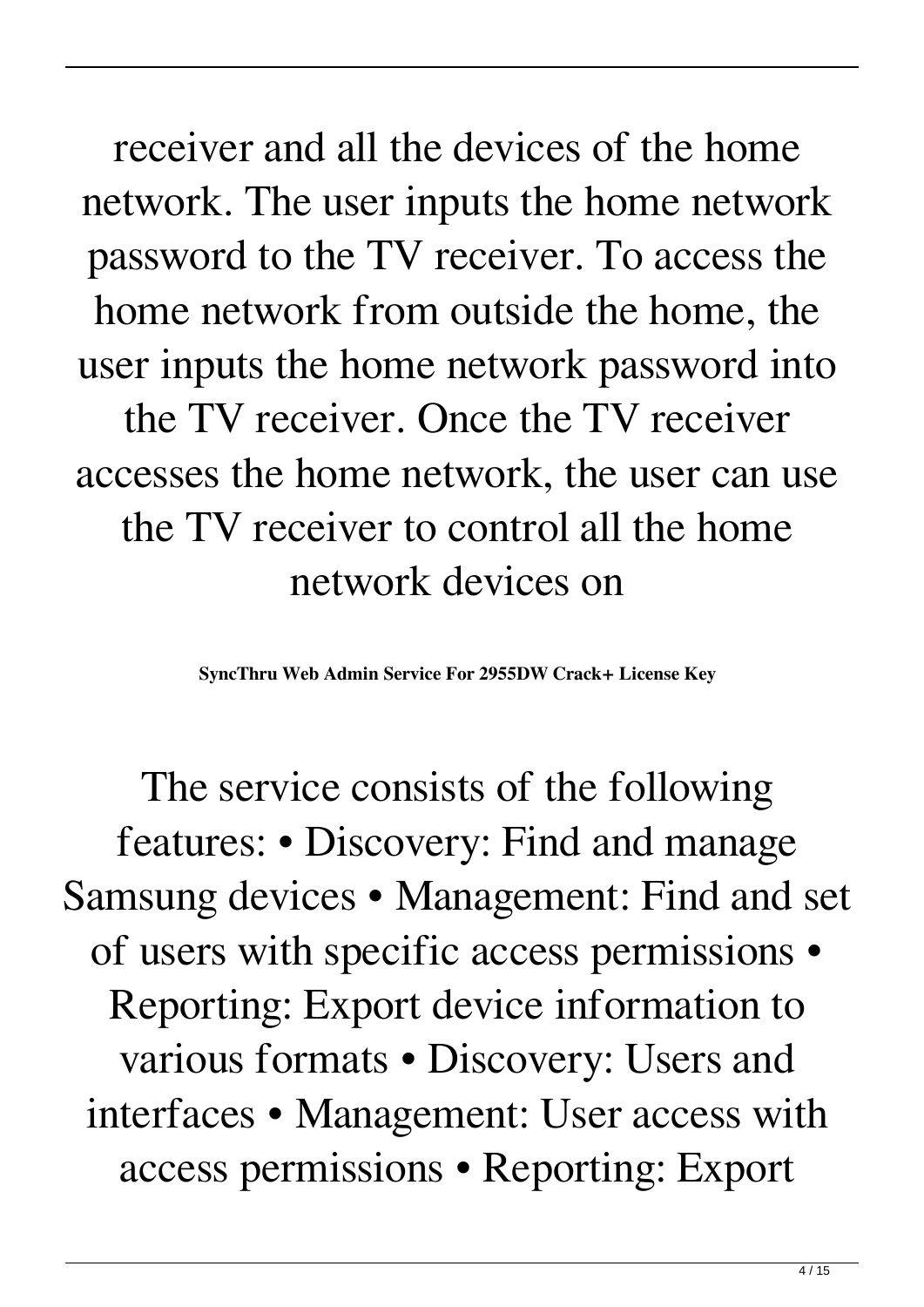interface information to various formats • Discovery: Report created or updated interfaces The following are some of the important features of the service: 1) SyncThru Web Services for ML-2955DW 2) Get information of Samsung devices 3) Set user access permissions 4) Export interface information to various formats 5) Export device information to various formats 6) Show dialog box at the event of SyncThru Web Service management 7) Copy and print the data as well as information 8) Create user interfaces To find out more, watch the video.

Please refer to the following document. SYNCTHRU WEB ADMIN SERVICE FOR ML-2955DW REFERENCE MANUAL FOR ML-2955DW 1) Access the management page by a. Input the phone number of device b. Submit 2) Find the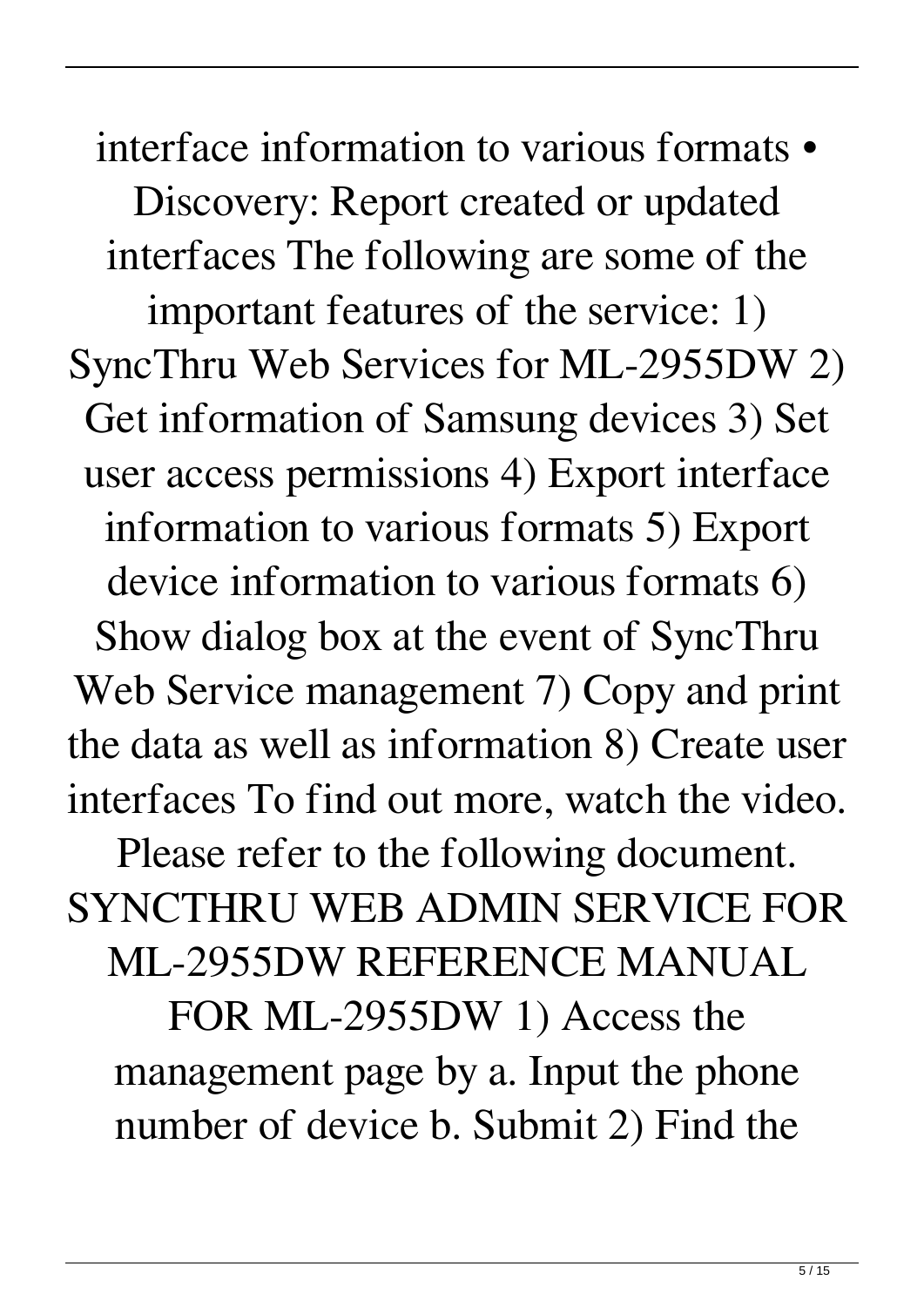device by either of the following a. Enter the registered interface and click Find b. Enter the registered IP address and click Find 3)

Click on the number to change the access permissions a. Edit the access permission for the device b. Delete the access permission for the device c. Create a new access permission for the device 4) Click on the name of device to change the device information a. Update the IP address of device b. Update the number of device c. Change the MAC address of the device d. Change the IMEI number of device e. Change the model name of device f. Change the MCC number of device g. Change the MNC number of device h. Change the Serial number of device i. Change the directory name of device 5) Click on the name of device to export the interface

information a. Export interface information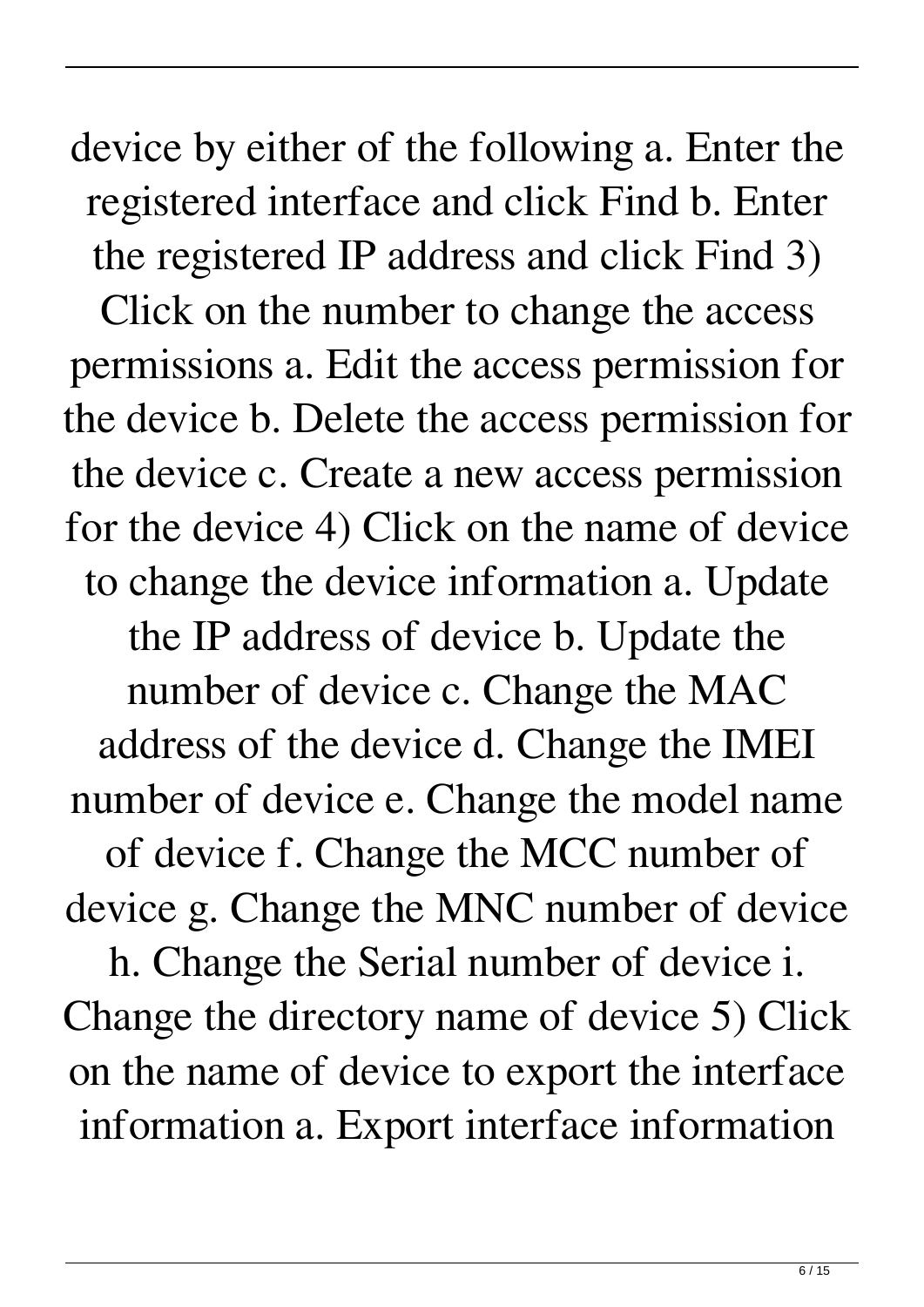b. Get information of interface c. Show dialog box at the event of interface d. Click on the name of device to export the device information a. Export device information b. Get information of device c. Show dialog box at the event of device 6) Click on the number

to access the reporting page a. Enter the monitoring conditions b. Export 81e310abbf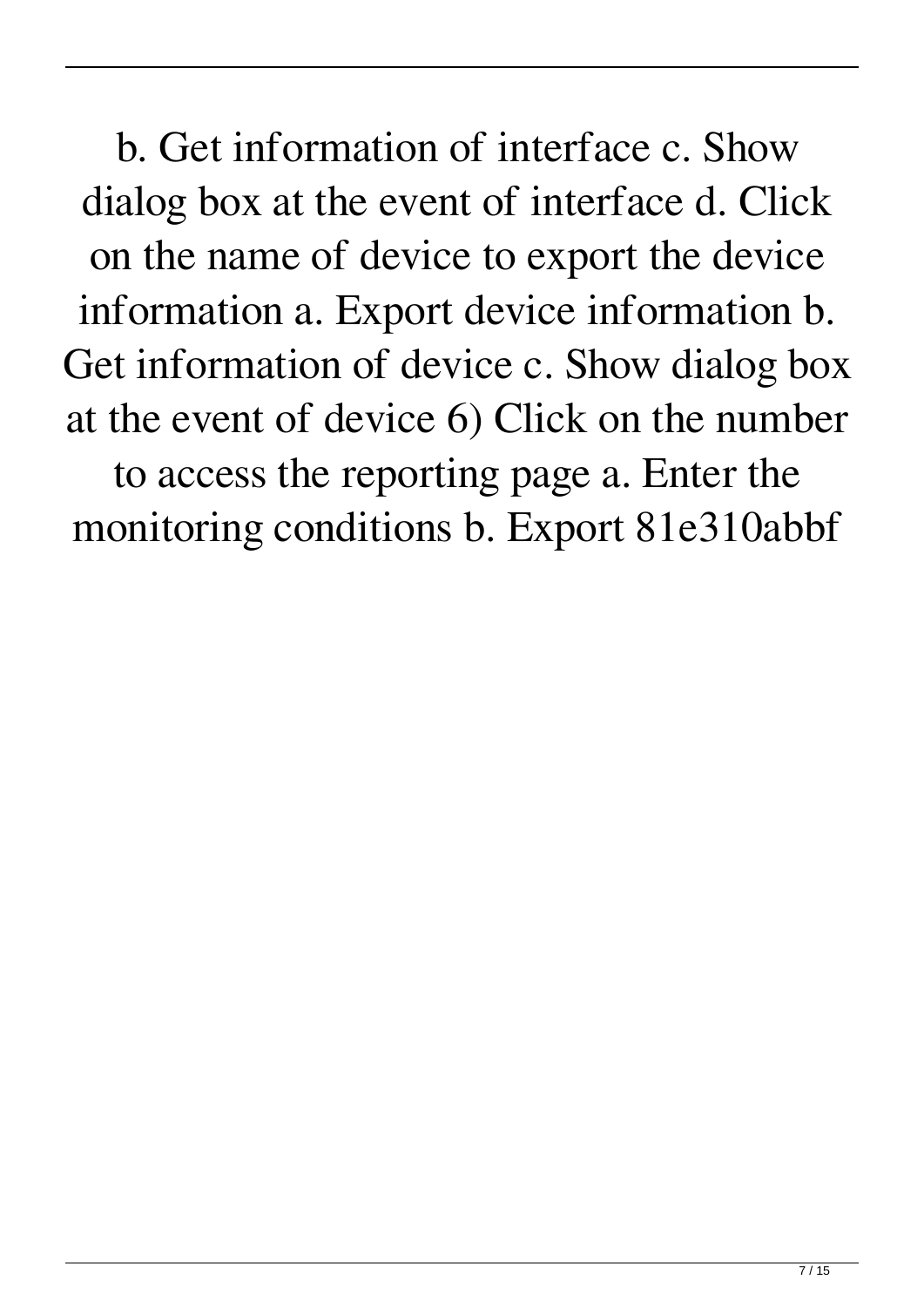SyncThru Web Admin Service for ML-2955DW provides a web-based user interface for device management. With the SyncThru Web Admin Service, users can perform all management operations remotely, either through a web browser or through SNMP or SOAP protocols. Over 10+ devices can be managed and synchronized at one time. Setup: The web-based user interface is intuitive and easy to use. Setup and configuration of the service is very simple. You can manage all the device in a single view and a single work area with just two clicks. Works on Windows 7, Windows Vista, Windows XP, and Windows 2000 and can be deployed in just 30 minutes Access: You can access the web service on any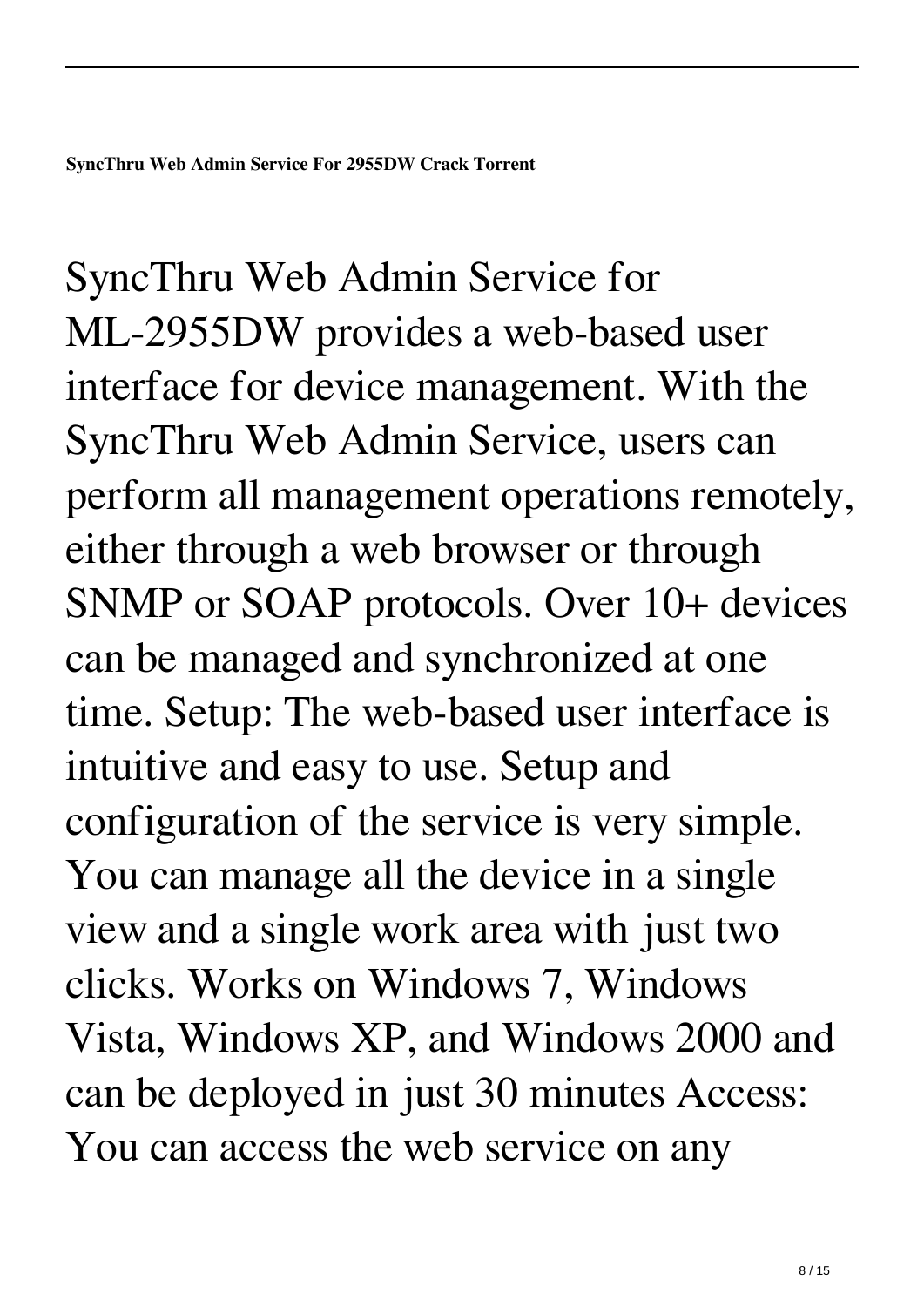# browser. All device management operations

can be performed through a web browser without installing any software or drivers. Browser : - Internet Explorer 10+ - Firefox - Chrome - Opera - Mobile phones and tablets : - iPhones - Android phones and tablets Installation: - To install a program that supports SNMP on devices running Windows 7, Windows Vista, Windows XP, and Windows 2000, we can use 2 methods: 1. Use the "Start" button in "Programs and Features" on the control panel and select "Add/Remove programs" and then search the SyncThru Web Admin Service for ML-2955DW. Install it after uninstalling it. 2. To manually install the program, download the program from the below link. . Use the downloaded program to uninstall SyncThru Web Service for ML-2955DW, which is installed by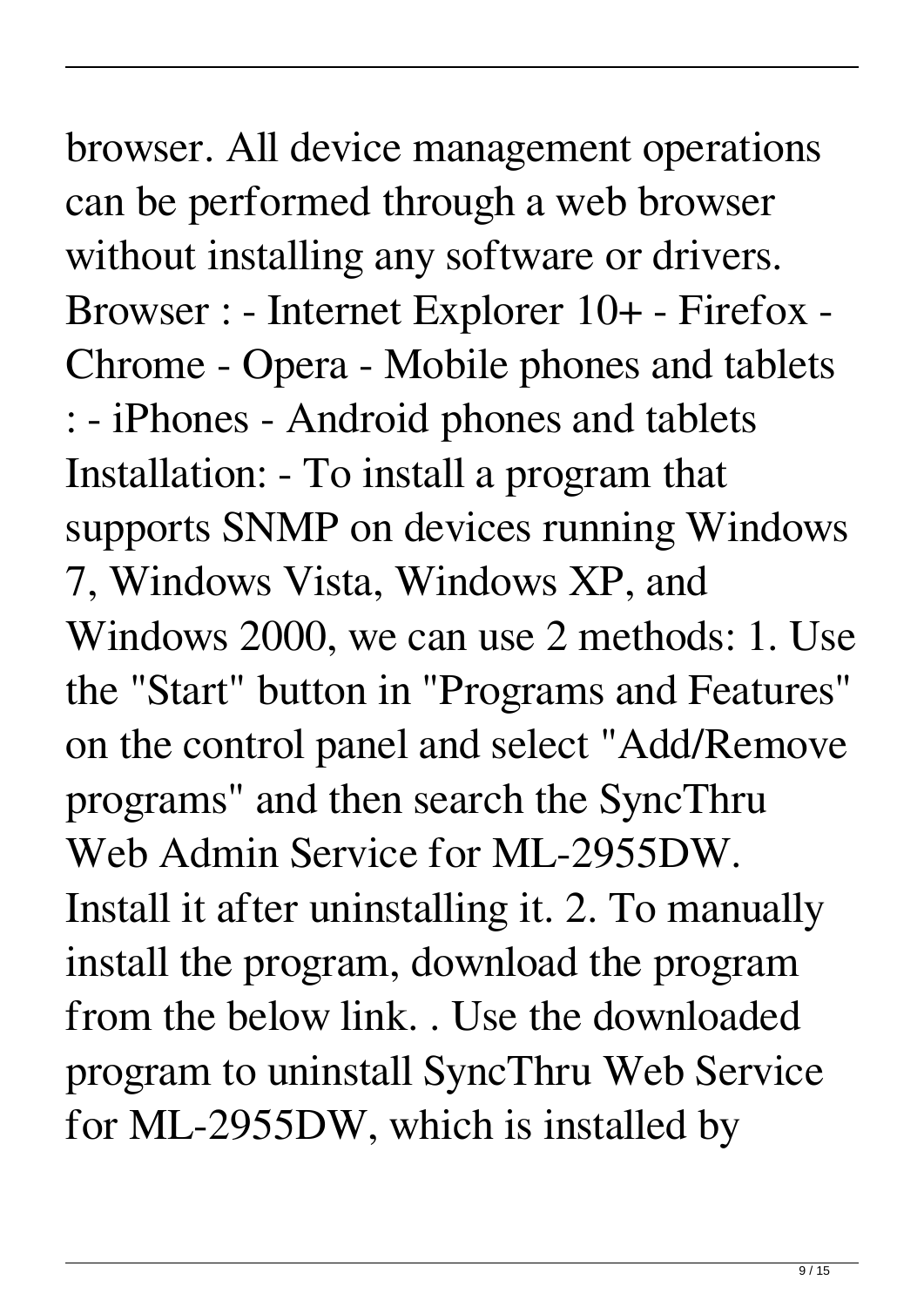# default. And then install the SyncThru Web

Service for ML-2955DW. You can also update the program without uninstalling it. You can also use this program without using a network by downloading the latest version and then run the downloaded program on your computer. Next Steps: Visit the SyncThru Web Admin Service for ML-2955DW official site to know more about its features. SyncThru Web Admin Service for ML-2955DW runs on Windows 7, Windows Vista, Windows XP, and Windows 2000. If you can't find it in the list of programs, try to download it from the below link. You can also find the same program on other web sites. Get SyncThru Web Admin Service for ML-2955DW and give it a try to see what it's all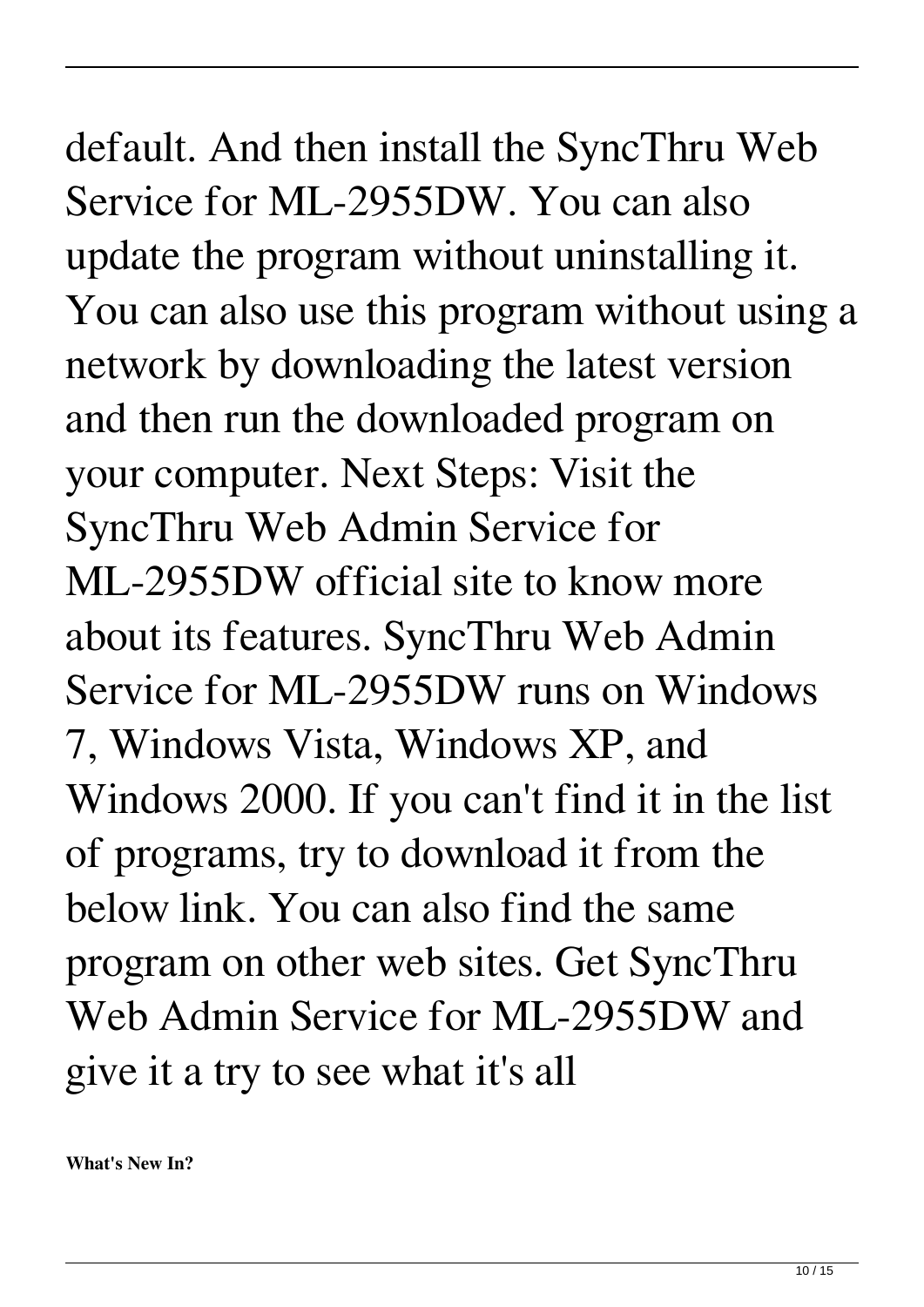### Syncthr Web Admin Service is a web based management console for SyncThr ML-2955DW wireless development

platform. It provides various functionalities such as remote device discovery, configuration, monitoring, remote user authentication, device authorization, and firmware update service. What is the difference between SyncThru Sync Manager and SyncThru Web Admin Service? SyncManager is a Web based mobile application, which is designed for users to directly view and manage their Samsung devices remotely. Its main features include remote device discovery, configuration, monitoring, firmware update, authentication and authorization. Web Admin Service is a web based management console for SyncThr ML-2955DW wireless development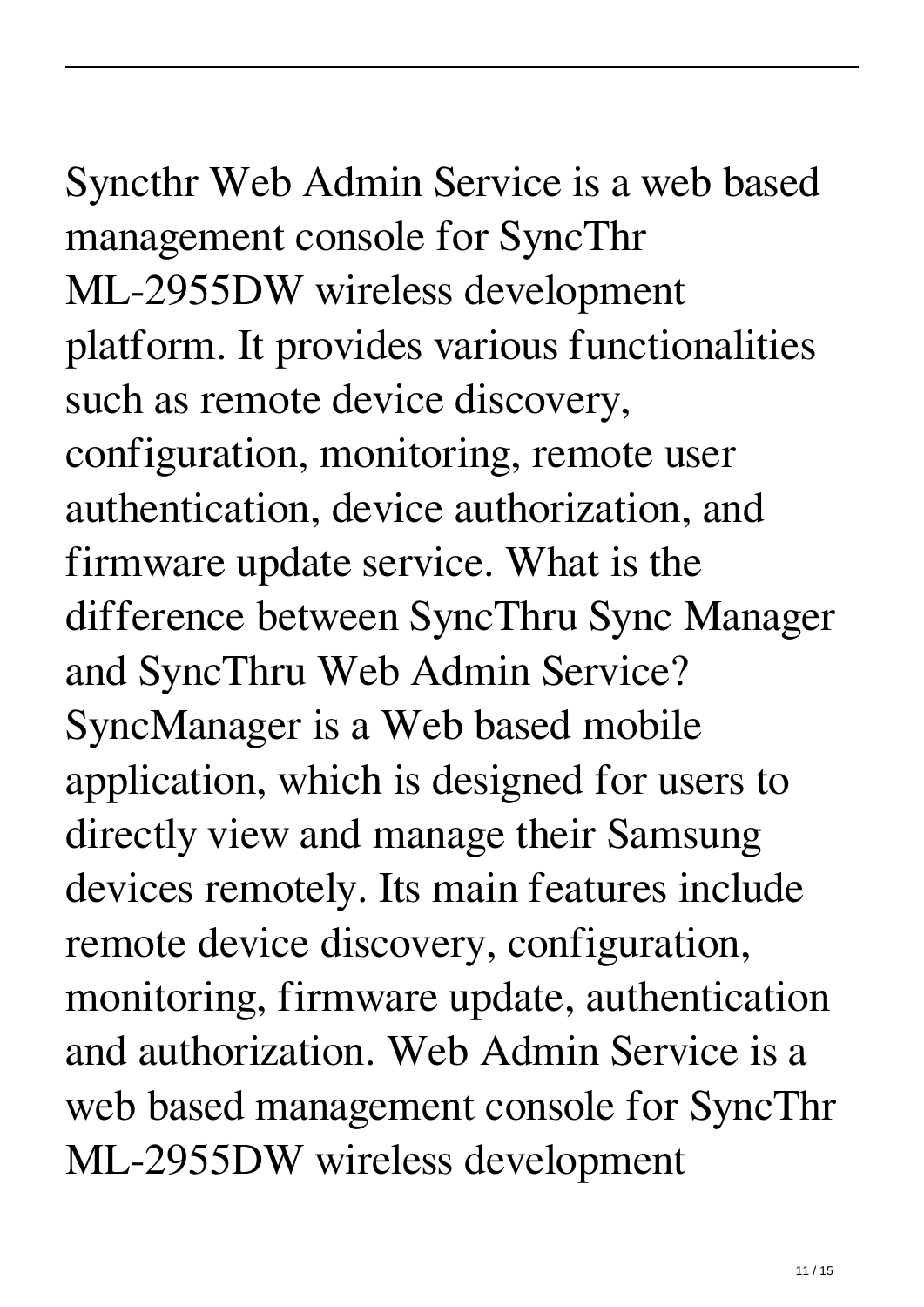### platform. It provides various functionalities such as remote device discovery, configuration, monitoring, remote user authentication, device authorization, and firmware update service. What should I do before using SyncThru Web Admin Service?

SyncThru Web Admin Service will detect your device on the network. If there is no detected device, please try to scan the local network with the SyncThru ML-2955DW device, and connect it with your computer. If you have connected the SyncThru ML-2955DW device to the computer, you can try to download SyncThru Web Admin

Service. If the device is a SNMP-compliant device, you can try to connect the device to the network via its network interface card (NIC). After installation, SyncThru Web Admin Service will run automatically as a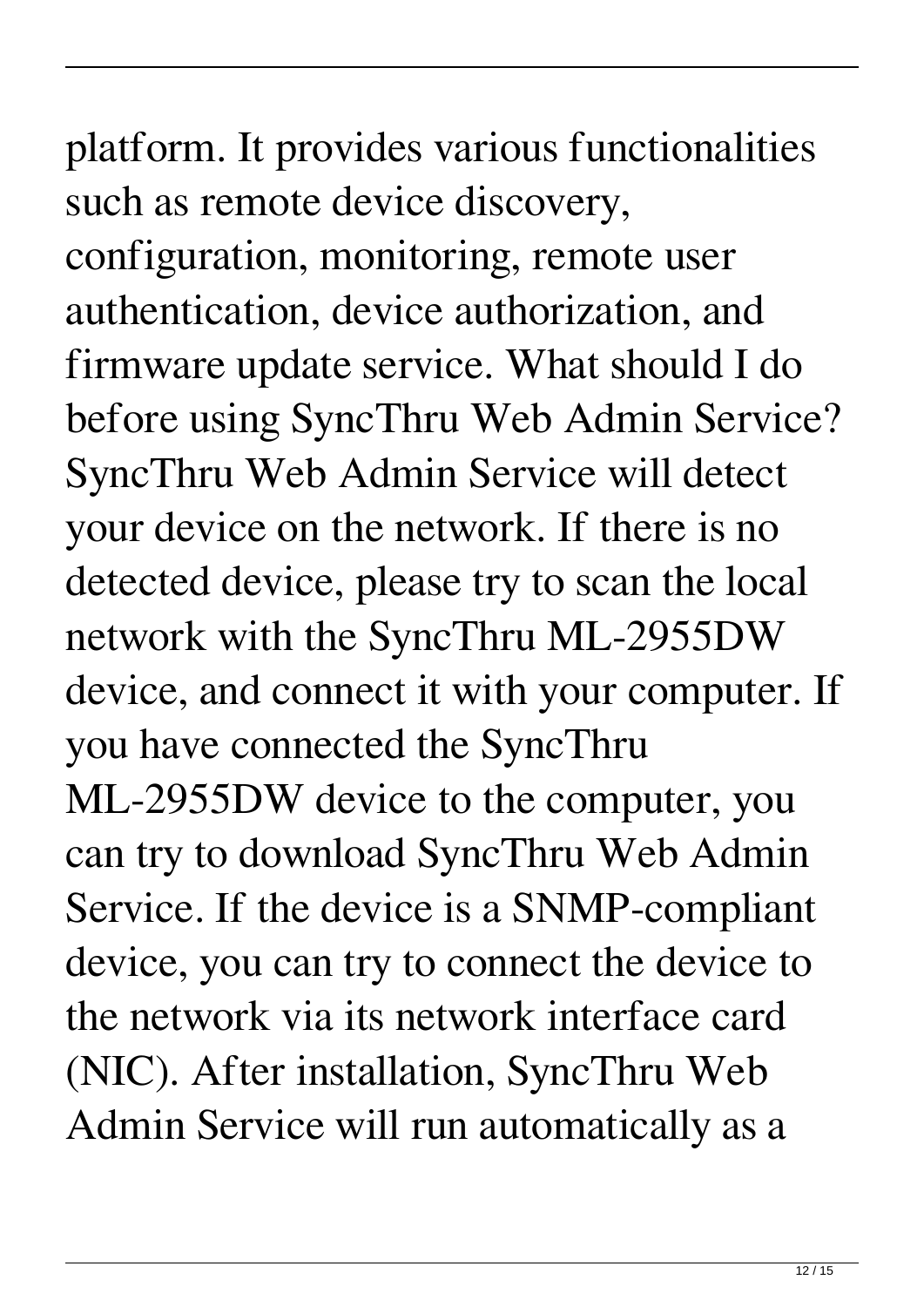#### Web server on your PC. How to install SyncThru Web Admin Service? Download SyncThru Web Admin Service from the link below. Launch the downloaded file. If the program runs normally, it will prompt you to a warning screen. Please close the program and go to a certain directory on the computer to perform the next installation step. Download SyncThru Web Admin Service to the computer. After the installation, you need to restart the computer. What is the difference between Snmp.ini and AccessControl.ini? Snmp.ini is the configuration file of SyncThru SNMP Agent. It provides information about the device, such as device name, OID, community string and other information, to the computer.

AccessControl.ini is the configuration file of SyncThru Remote Management Service. It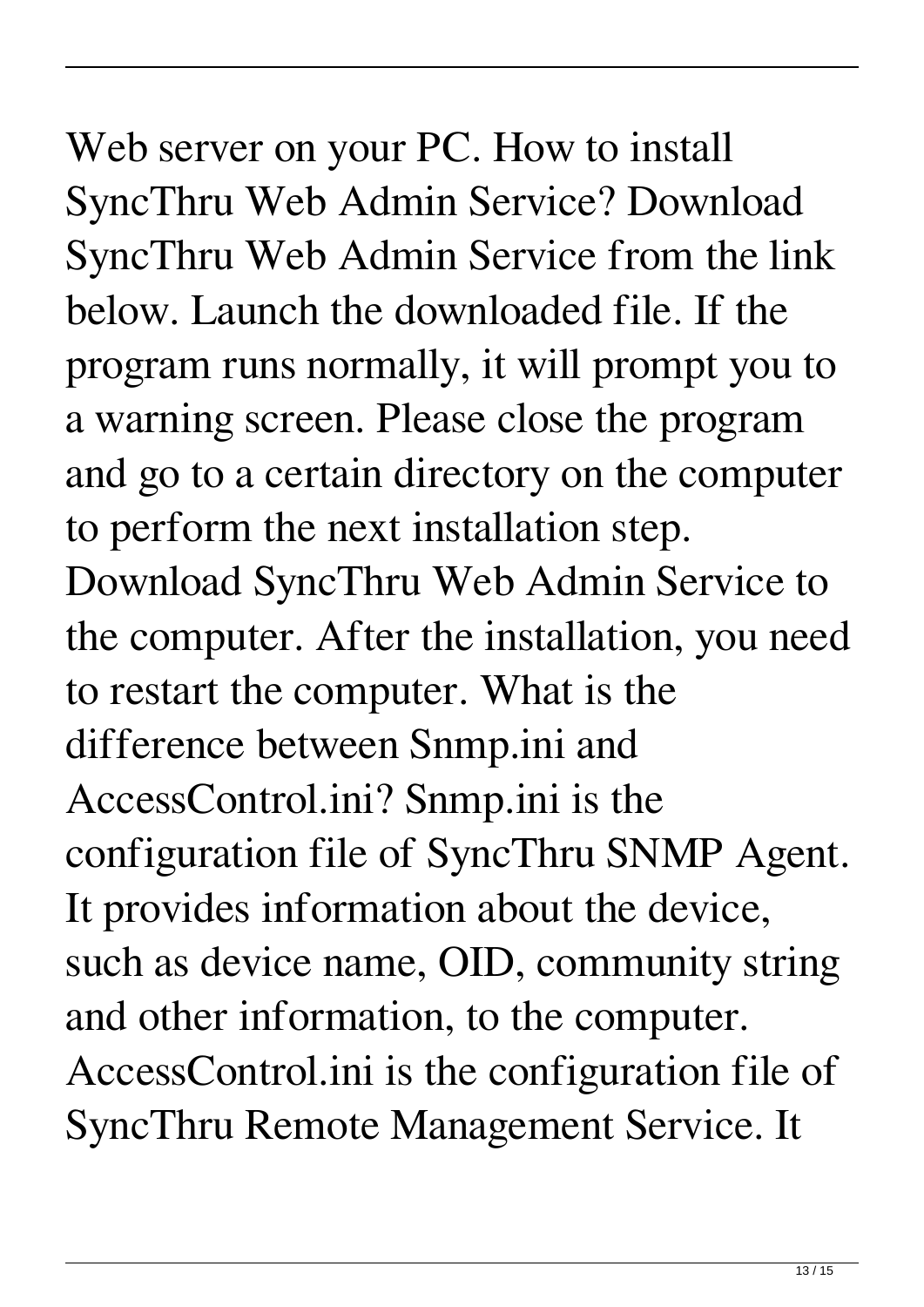## provides information about the device, such as the device name, OID, community string

and other information, to the computer. How to connect my device to the SyncThru Web Admin Service? Please download the SyncThru Remote Management Tool to the computer. Please connect your device to the computer. How to discover devices on the network? After running the SyncThru Remote Management Tool, please choose the Network Mode on the left-top of the tool and click Add Device on the top right of the tool. You can choose to